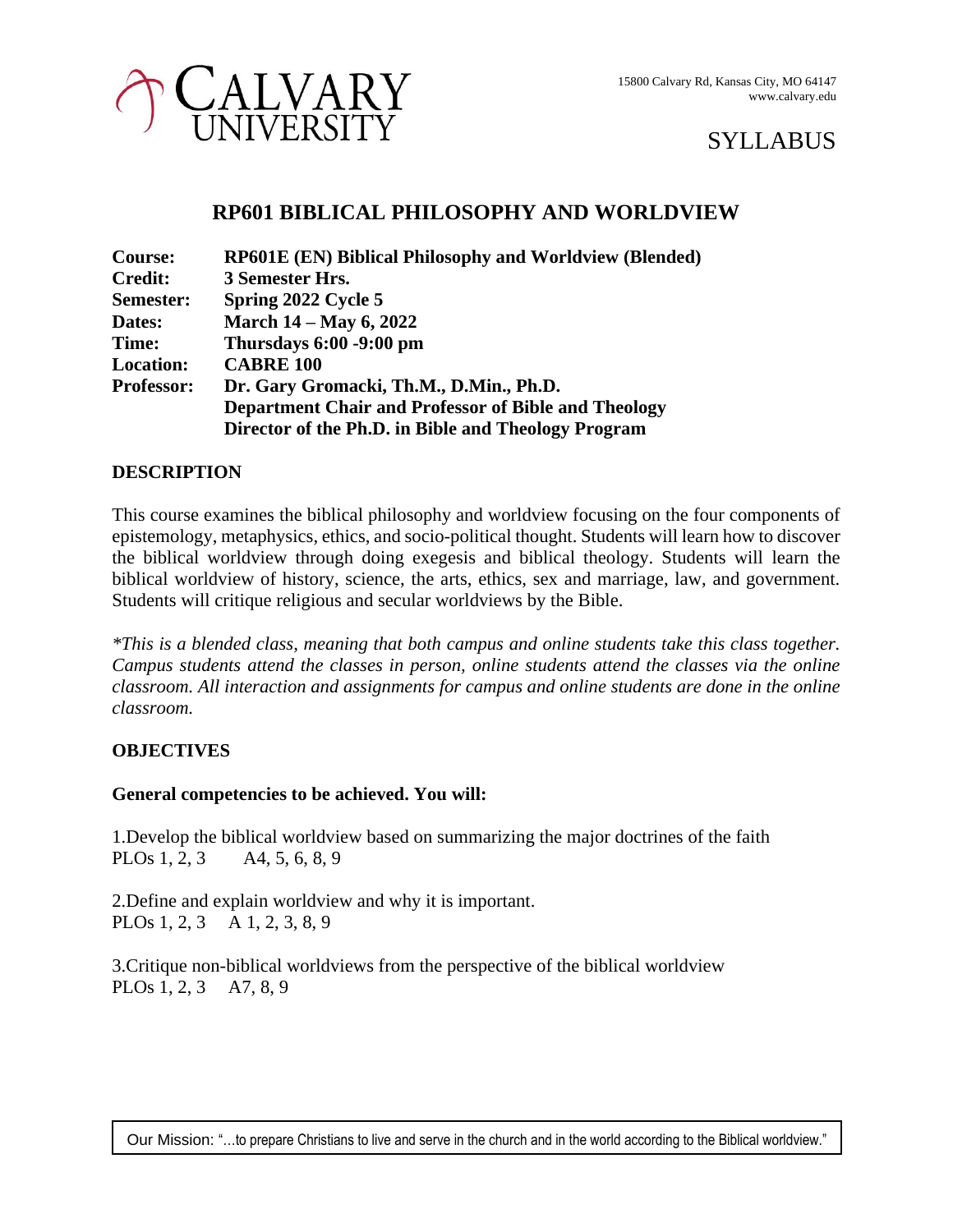#### **Specific competencies to be achieved. You will:**

1.Develop the biblical worldview by discussing the word of God PLOs 1, 2, 3 A 1, 2, 8

2.Demonstrate an ability to think critically about philosophy and worldview PLOs 1, 2, 3 A 1, 2, 3, 4, 5, 6, 7, 8, 9

3.Be able to identify, explain, and compare basic components of worldview through research and writing. PLOs 1, 2, 3 A 4, 6, 7

#### **REQUIRED MATERIALS**

**The Bible** is a required textbook in every course at Calvary University. To facilitate academic level study, students are required to use for assignments and research an English translation or version of the Bible based on formal equivalence (*meaning that the translation is generally word-for-word from the original languages*), including any of the following: New American Standard (NASB), English Standard Version (ESV), New King James (NKJV), or King James (KJV). Other translations and versions based on dynamic equivalence (*paraphrases, and thought-for-thought translations like NLT and NIV*) may be used as supplemental sources. Please ask the professor if you have questions about a particular translation or version.

#### **TEXTBOOKS**

Huffman, Douglas. *Christian Contours: How a Biblical Worldview Shapes the Mind and Heart.* Grand Rapids: Kregel Academic, 2011. ISBN: 978-0-8254-3673-4 Cost: \$22.83

MacArthur, John. *Think Biblically: Recovering a Christian Worldview*. Wheaton: Crossway, 2003. ISBN: 978-1-4335-0950-4 Cost: \$26.99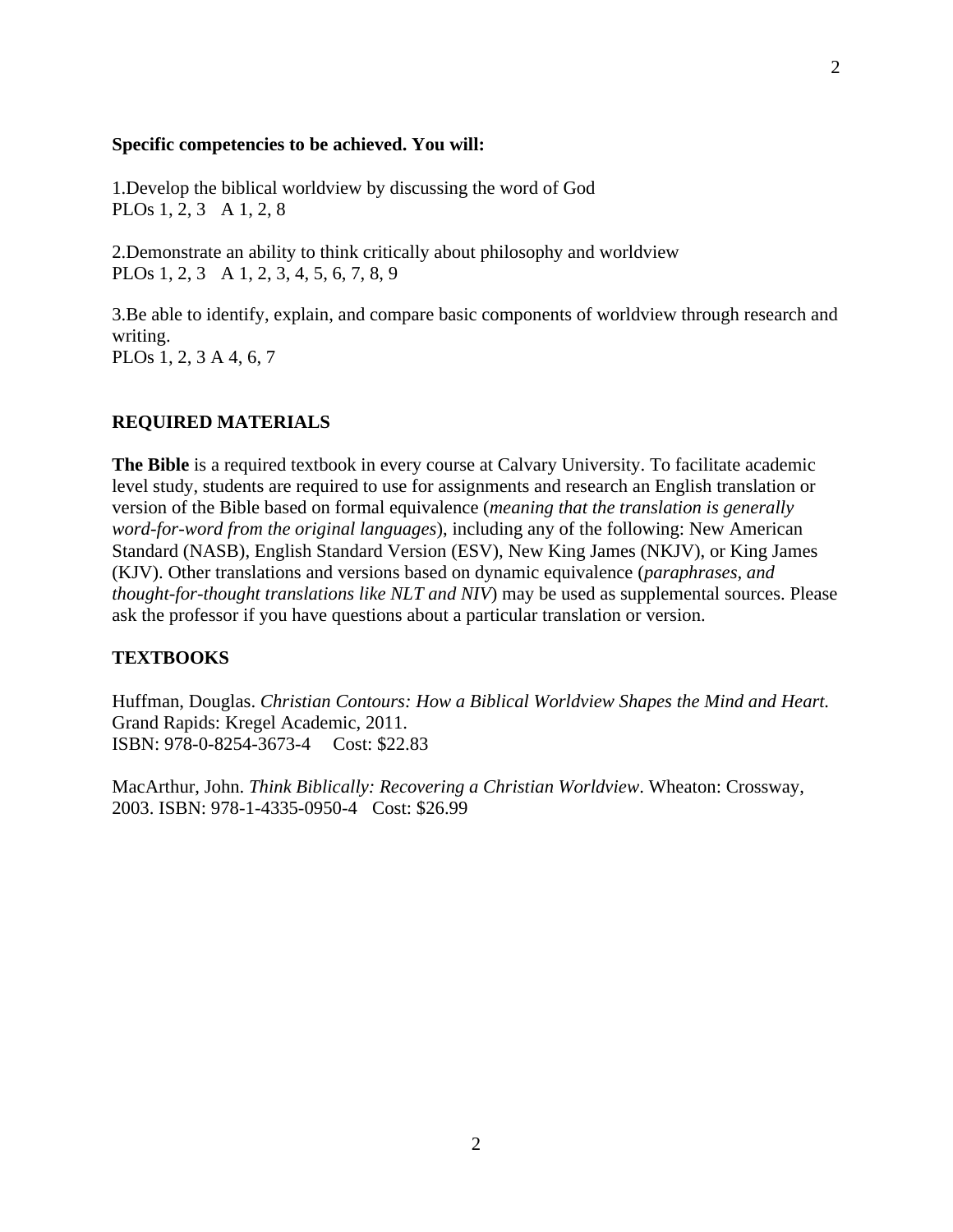#### **ASSIGNMENTS**

**Assignment #1 –** Read *Christian Contours* and answer questions 1-10 in Discussions. Interact with two other students on your answers to the questions (100 points)

**Assignment #2:** Write a research paper of 10-12 double spaced pages explaining the Biblical Worldview.

Biblical Epistemology: What is truth? How do I know? How do I know that I know? Theology Proper: How do you know God exists? What is God like?

Biblical Anthropology/Hamartiology: What is the origin of man, woman and marriage? What is sin?

Christology/Soteriology: Who is Jesus Christ? What is the gospel?

Biblical Ethics: What is the standard of right and wrong?

Biblical Social-Political View: How should we govern ourselves?

Eschatology: What does the Bible reveal about the future?

Each research paper must follow the Turabian style guide (Calvary 2019 edition). (300 points)

**Assignment #3:** Read the book *Think Biblically* and answer questions 11-20 in Discussions in Canvas. Interact with two other students on the answers to the questions (100 points).

**Assignment #4:** Write a research paper of 10-12 double spaced pages following Turabian style (footnotes and bibliography) on one of the following topics listed below. The paper must cite at least 6-10 sources in the bibliography. (300 points)

A Biblical View of Science

- A Biblical View of Origins
- A Biblical View of Sex and Marriage
- A Biblical View of Homosexuality and Same Sex Marriage
- A Biblical View of Abortion
- A Biblical View of Euthanasia
- A Biblical View of Racism
- A Biblical View of War
- A Biblical View of Music and the Arts
- A Biblical View of the Environment
- A Biblical View of Biomedical Ethics
- A Biblical View of Social Justice
- A Biblical View of Manhood and Womanhood
- A Biblical View of Economics and Business
- A Biblical View of Sports
- A Biblical View of Psychology

Each research paper must follow the Turabian style guide (Calvary 2019 edition).

#### **Assignment #5: Answer Weeks One through Eight Questions in the Discussion Forum:**

Answer the questions posted in Discussions in Canvas each week and interact with two other students for each question (100 points)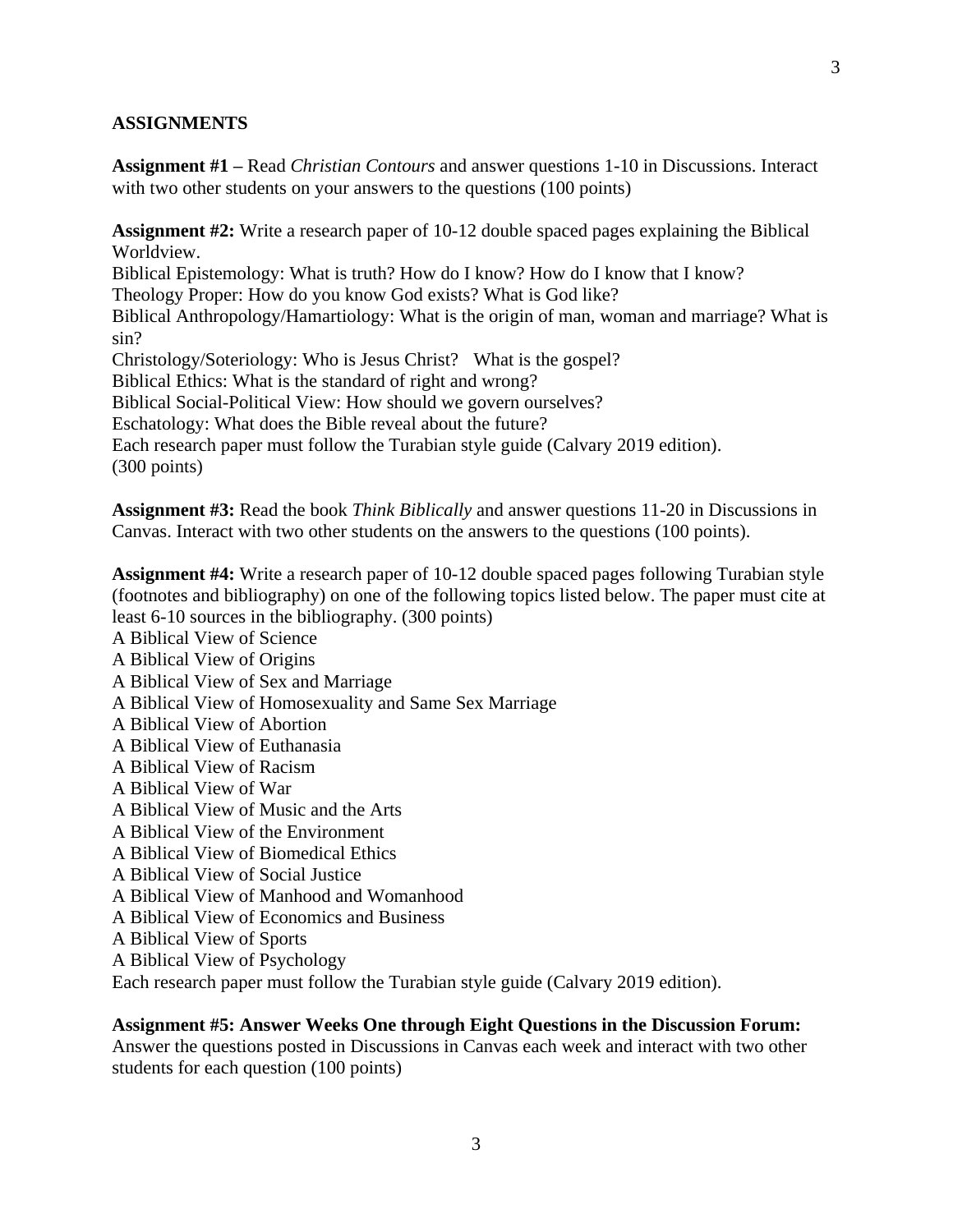**Assignment #6: Class Attendance.** Attend class in person and/or participate in the class in Microsoft Teams when the class meets once a week. Two absences  $=$  minus 20 points. Three absences  $=$  minus 30 points Four absences  $=$  minus 40 points. Five absences  $=$  minus 50 points. Six absences = minus 60 points. Seven absences = minus 80 points. Eight absences = minus 100 points. Students will report their attendance each week (see attendance reports under Announcements in Canvas). Students will list three things they learned from the class lecture each week. Students must email the professor and let him know that they are unable to attend class. Failure to do so will lead to the professor counting the student as absent for class. (100 points)

#### **TOTAL POINTS AND GRADE**

| 960-1000  | A              |
|-----------|----------------|
| 940-959   | $\mathbf{A}$ - |
| 920-939   | $B+$           |
| 880-919   | B              |
| 860-879   | $\bf{B}$ -     |
| 840-859   | $C+$           |
| 800-839   | C              |
| 780-799   | С-             |
| $0 - 779$ | F              |
|           |                |

#### **SCHEDULE**

| <b>Week One</b>   | Paul and the Greek Philosophers in Athens (Acts 17)<br><b>What is a Worldview?</b> |
|-------------------|------------------------------------------------------------------------------------|
|                   | <b>What is the Biblical Worldview?</b>                                             |
|                   | How do you Discover the Biblical Worldview? – How to Do                            |
|                   | <b>Biblical Theology and Systematic Theology</b>                                   |
| <b>Week Two</b>   | <b>Biblical Epistemology</b>                                                       |
|                   | How do we Know? General and Special Revelation                                     |
|                   | Wisdom from the Wisdom Books (Proverbs, Job, Ecclesiastes)                         |
| <b>Week Three</b> | <b>Bible and Science</b>                                                           |
|                   | <b>Creation vs. Evolution</b>                                                      |
|                   | <b>Young Earth Creationism vs. Old Earth Creationism</b>                           |
|                   | <b>Historical Adam Debate</b>                                                      |
|                   | <b>Flood Geology vs. Uniformitarianism</b>                                         |
| <b>Week Four</b>  | <b>Introduction to the Worldview of Francis Schaeffer</b>                          |
|                   | <b>Greek Philosophy</b>                                                            |
|                   | <b>Idealism (Socrates and Plato)</b>                                               |
|                   | <b>Realism (Aristotle)</b>                                                         |
|                   | <b>Western Worldview: How Should We Then Live?</b>                                 |
|                   | <b>Roman Age</b>                                                                   |
|                   |                                                                                    |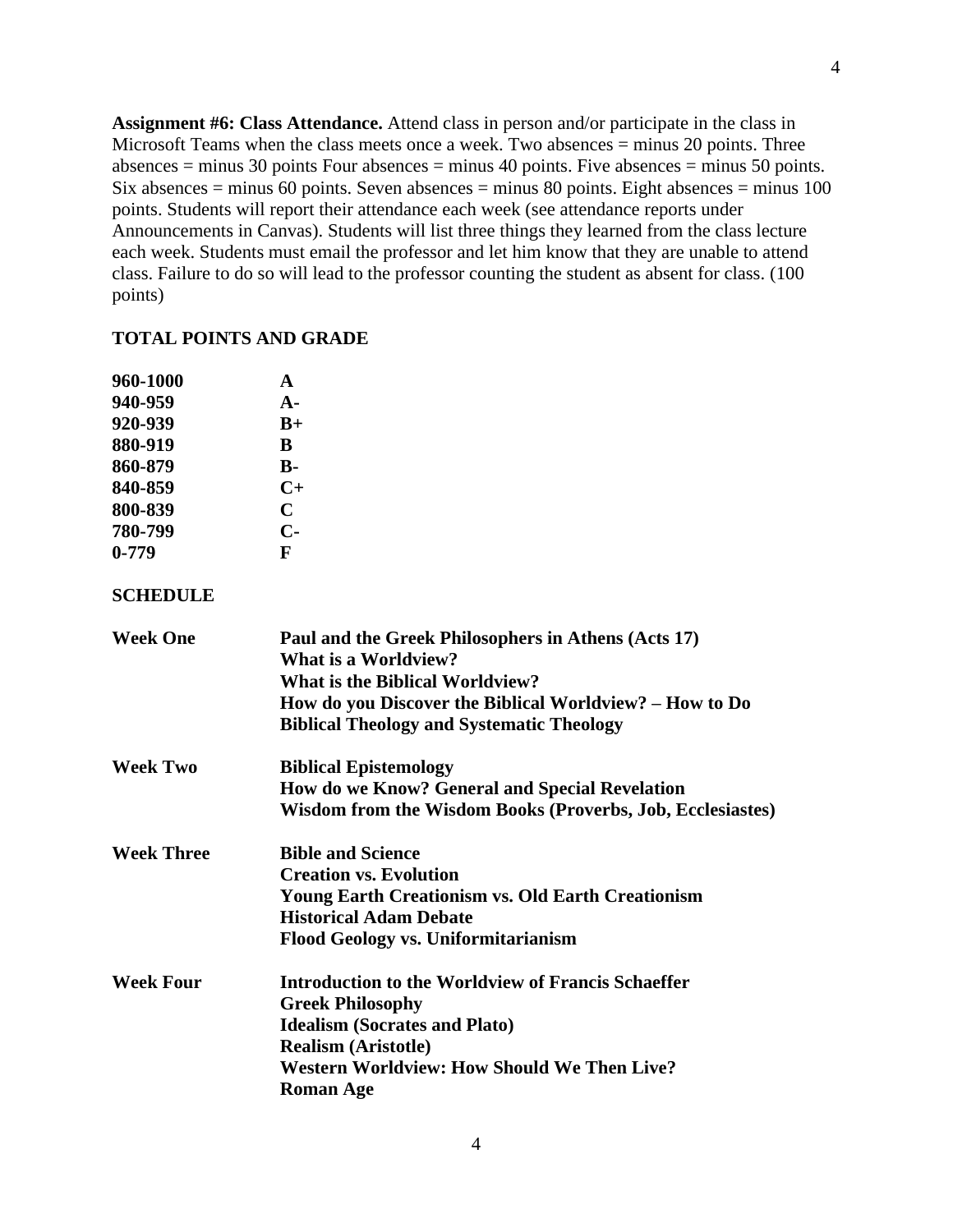|                   | <b>Middle Ages</b><br><b>The Renaissance</b><br><b>The Reformation</b><br><b>The Revolutionary Age</b><br>The Scientific Age                                                                                                                                                                    |
|-------------------|-------------------------------------------------------------------------------------------------------------------------------------------------------------------------------------------------------------------------------------------------------------------------------------------------|
| <b>Week Five</b>  | The Age of Non-Reason<br><b>Existentialism (Kierkegaard)</b><br><b>NeoOrthodoxy (Barth and Bultmann)</b><br><b>Jesus Seminar – The Five Gospels</b><br><b>Secular Humanism</b><br><b>Postmodernism</b><br><b>Eastern Mysticism</b>                                                              |
| <b>Week Six</b>   | <b>Biblical Ethics</b><br><b>Marriage and Family Issues</b><br><b>Divorce and Remarriage</b><br>Egalitarianism vs. Complementarianism<br><b>Critique of Homosexuality and Same Sex Marriage</b><br><b>Gender Issues</b>                                                                         |
| <b>Week Seven</b> | Whatever Happened to the Human Race? - Abortion,<br><b>Infanticide and Euthanasia</b><br><b>Biblical View of Social Justice - Slavery and Civil Rights</b><br><b>Biblical View of Government and Politics</b><br><b>Capital Punishment</b><br><b>Democracy vs. Communist (Marxist Leninism)</b> |
| <b>Week Eight</b> | <b>Dispensationalism</b><br><b>Biblical Covenants and God's Program for Israel</b><br><b>Biblical Meta-Narrative (God's Plan for the Ages)</b><br><b>Views on The Kingdom of God</b><br><b>Critique of Covenant Theology</b><br>Premillennialism vs. Amillennialism                             |

#### **HELP FOR STUDENTS**

Students with disabilities have the responsibility of informing the Accommodations Support Coordinator [\(aso@calvary.edu\)](mailto:aso@calvary.edu) of any disabling condition that may requires support.

The Clark Academic Center [\(learning@calvary.edu\)](mailto:learning@calvary.edu) is dedicated to providing free academic assistance for all Calvary University students. Student tutors aid with all facets of the writing process, tutor in various subject areas, prepare students for exams, and facilitate tests. Please take advantage of this service.